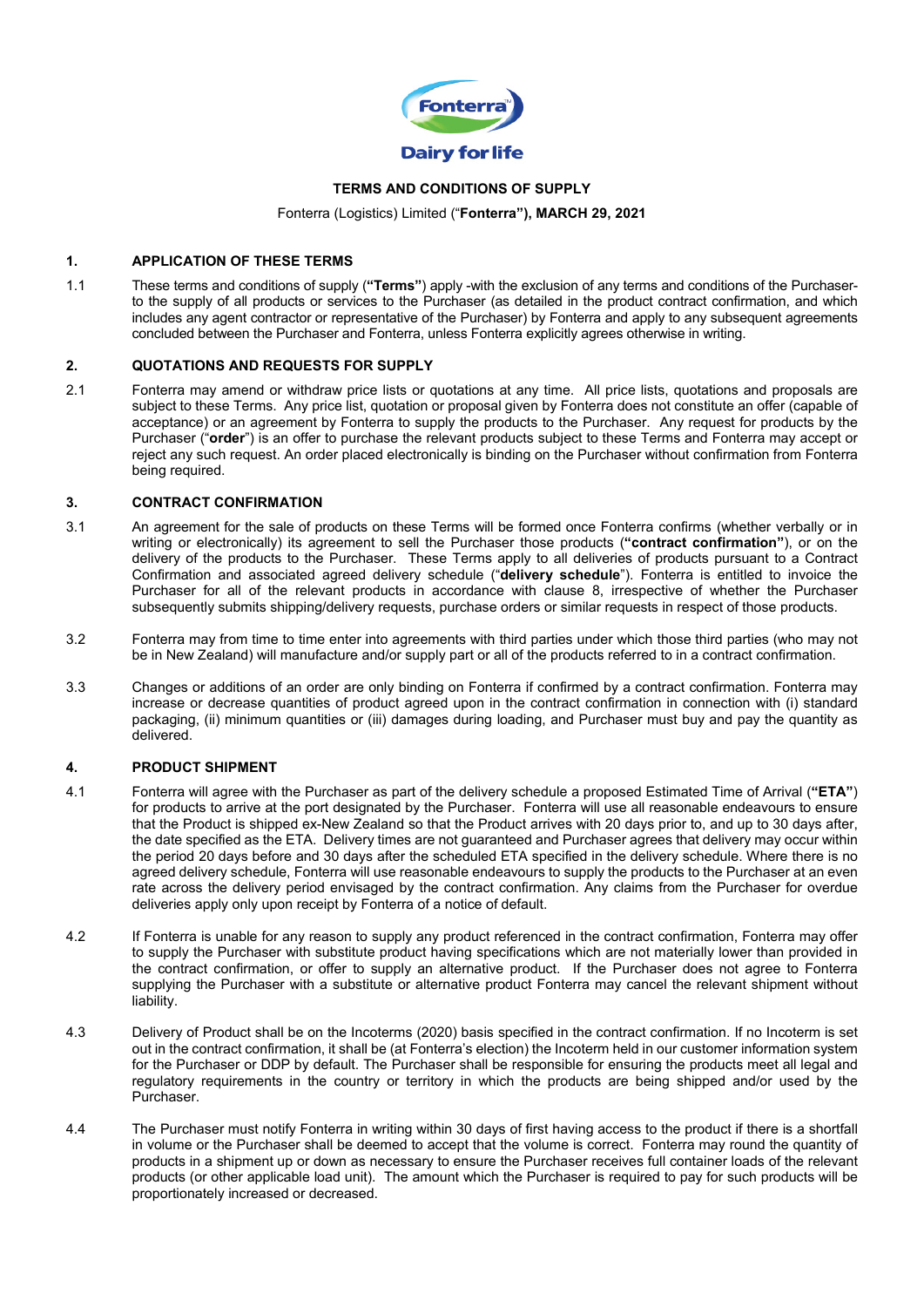- 4.5 If the arrangements for the shipment and delivery of the products becomes commercially impractical in Fonterra's reasonable opinion, Fonterra shall discuss alternative arrangements with the Purchaser, such as a commercially reasonable substitute location or using a commercially reasonable substitute method of supply. If this is not agreed to by the Purchaser, Fonterra may cancel the relevant shipment without liability.
- 4.6 If the Purchaser requests Fonterra to move an order out or bring it forward, or the Purchaser is otherwise delayed in taking delivery of the product as agreed in the contract confirmation and/or delivery schedule, Fonterra may recover from the Purchaser an administration fee, financial hedging costs/fees, product storage, logistics and any related holding costs resulting from such change in delivery or delay. If the Purchaser is unable to take delivery of the product as agreed in the contract confirmation, Fonterra may cancel the applicable shipment and any subsequent shipments without resulting liability. Fonterra may then resell the products to a third party, and the Purchaser shall indemnify Fonterra for any loss or costs (including any product write-off costs) for any storage, disposal, write-down, transport, logistics and any other costs incurred by Fonterra.

# **5. DEFECTS AND ACCEPTANCE**

- 5.1 The Purchaser must notify Fonterra in writing within 30 days of delivery of the product if there is any apparent physical damage or defect or a purported shortfall in volume of product so delivered. In addition, the Purchaser must notify Fonterra in writing as soon as the Purchaser becomes aware of any quality or latent defect issue in the products (including any products of the Purchaser which incorporate any Fonterra products) that the Purchaser becomes aware of after the expiry of the 30 days delivery notification period.
- 5.2 The Purchaser shall keep any claimed defective product stored separately from all other product and in the state or condition in which they were supplied so that Fonterra has an opportunity to inspect them. The Purchaser shall provide all assistance reasonably requested by Fonterra to assess the claim, including providing access to its premises and any analysis or test results carried out by the Purchaser. If Fonterra accepts that it is responsible, the Purchaser will, at Fonterra's cost, either destroy the products or make them available for collection by Fonterra (or its agent).
- 5.3 Except where contrary to legal requirements, the Purchaser shall notify Fonterra in advance of the Purchaser making any notification to any government agency arising from or relating to any product (defective or otherwise). Fonterra shall not be liable for any defect in, or damage to, products (including that relating to the inappropriate storage, use or care of the products) or their packaging to the extent the Purchaser has done, or failed to do, anything that has caused or contributed to the claimed defect or damage, or if the claim is outside the product warranty period. The Purchaser must not settle or compromise a claim by a third party concerning such products without Fonterra's prior written consent.
- 5.4 The Purchaser shall co-operate with, and provide all reasonable assistance to, Fonterra in relation to any recalls or withdrawals from sale of Fonterra products (or any of the Purchaser's products which incorporate Fonterra products) for any reason, with the objective being to optimise the respective parties' reputation and goodwill whilst ensuring public health and safety is maintained at all times.

# **6. RISK AND TITLE**

6.1 Risk in all products passes to the Purchaser on delivery (as per applicable Incoterms basis) even though title may not. Title in all products remains with Fonterra until such time as full payment is made in cleared funds for all amounts owing by the Purchaser for the products supplied. Until Purchaser has paid Fonterra in full, Fonterra may retake, sell or dispose of the product supplied and unpaid, which shall not affect any other rights Fonterra may have in connection with Purchaser's failure to perform.

# **7. PRICE AND TAXES**

- 7.1 Unless otherwise agreed in writing, the price for the products is as set out in the contract confirmation and/or the shipment schedule. The price may include any additional amounts for any incidental services as set out in the contract confirmation and/or shipment schedule (or any other customer-initiated changes to the contracted delivery schedule). The price per the contract confirmation may be increased or decreased in case of changes in an Order as per clause 3.3. of these Terms.
- 7.2 Unless the Incoterms basis expressly provides otherwise, the price shall exclude applicable (sales) taxes, customs, excise, duties, levies. The price shall be increased to reflect any such costs being imposed on Fonterra and the Purchaser shall hold Fonterra harmless in respect of any such costs.

# **8. PAYMENT AND INVOICING**

- 8.1 Fonterra will not ship any product unless payment arrangements have been agreed with the Purchaser, which may involve letter(s) of credit, documentary collection, bank guarantee or deposit. Any payments made pursuant to any such arrangement shall be made net of any bank charges and must equate to the amount invoiced for the applicable products. If no such arrangements are in place shipment will be rolled to an agreed date and the Purchaser shall hold Fonterra harmless against any direct costs incurred by Fonterra resulting from such delay.
- 8.2 Where Fonterra has agreed in writing that the Purchaser will pay for products based on the date of the bill of lading for those products, Fonterra must receive payment by that agreed date or it may refuse to commence supply of any products. Where Fonterra has not extended credit to the Purchaser, Fonterra will provide an invoice for the relevant price and fees applicable to each shipment. Any supply delays and associated costs incurred due to a delay in any payment being received by Fonterra are the Purchaser's responsibility.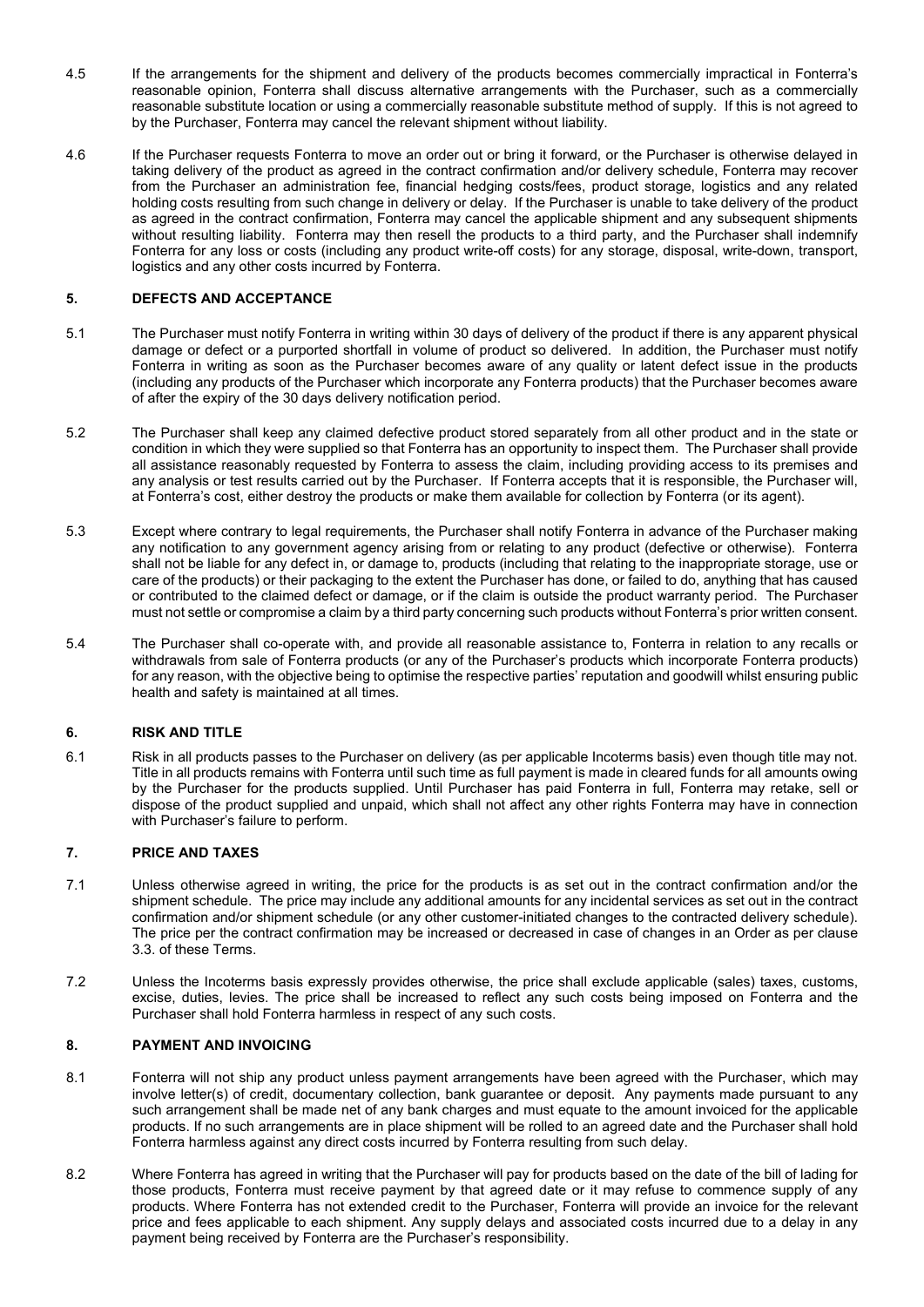- 8.3 Payment of all invoices must be received on the due date specified in the contract confirmation or, if no due date is specified, within 15 days of invoice, in full without deduction, set-off or counterclaim. In the event Purchaser grants Fonterra a direct debit mandate, a term of 30 days to direct debit will apply. If the Purchaser is required by law to make any deduction or withholding on account of tax from any sum payable to Fonterra, then the sum so payable will be increased to ensure that, after the making of such deduction or withholding, Fonterra receives a net sum equal to the sum that it would have received and so retained had no such deduction or withholding been made.
- 8.4 The Purchaser must notify Fonterra within 7 days of receiving the invoice if the Purchaser believes that the invoice is not correct, including full details of the claimed error. The Purchaser must make payment of the undisputed amount due on any disputed invoice on the due date. Once the dispute is resolved, the Purchaser must pay the resolved amount due within 15 days. Where an invoice remains unpaid (whether in whole or in part) after the due date, and the Purchaser has not notified Fonterra of any genuine and reasonable basis for non-payment, the parties agree that there is no discrepancy or error with respect to the invoice.
- 8.5 If an invoice remains unpaid after the due date for payment Fonterra may:
	- (a) charge penalty interest at the rate of 1.5% monthly (or, if less, the maximum amount permitted by law), such interest to accrue daily and compound monthly from the due date until payment has been received by Fonterra in cleared funds. Fonterra may also recover any collection charges including legal expenses incurred by Fonterra in attempting to recover any overdue amount from the Purchaser with a minimum of 15% of the amounts due; and/or
	- (b) withhold or defer any future shipment pending payment without liability to Fonterra.
	- use applicable remedies (other than arbitration referred to in clause 12.8) such as obtaining judgment in the courts of the United Kingdom that may be enforced against the Purchaser where this is available in accordance with local jurisdiction.
- 8.6 All references to amounts of money are references to the currency set out in the relevant contract confirmation or shipment schedule, or as otherwise agreed between the parties, and are payable in that currency.

# **9. DEFAULT**

- 9.1 If the Purchaser is in breach of these Terms, or defaults, or in Fonterra's reasonable opinion, is likely to default, in any payment due to Fonterra, or where a liquidator, receiver, controller, trustee or other insolvency administrator is appointed, or any similar situation occurs in respect of the Purchaser or any of its assets, Fonterra may:
	- (a) withhold or cancel the relevant shipment and/or any subsequent shipment; and/or
	- retain any deposit the Purchaser may have paid and/or draw on any relevant L/C, bank guarantee or standby L/C; and/or
	- (c) reclaim and/or resell the products in the Purchaser's possession or under its control and may enter premises where Fonterra believes that the products are stored or held to do so, and recover from the Purchaser all costs of doing so; and/or
	- (d) cancel the applicable product supply contract,

and all monies owing and outstanding by the Purchaser on any account whatsoever will become immediately due and payable (without the requirement for notice from Fonterra). Fonterra will not be liable to the Purchaser for any losses it incurs as the result of exercising the above rights.

#### **10. WARRANTIES**

- 10.1 Fonterra warrants only (to the exclusion of any implied warranties or guarantees) that each product at the point of delivery meets the specifications (including as to residual shelf life) as set out in the Fonterra selling specification for the product type described, as supplemented by the contract confirmation and/or shipment schedule. To the maximum extent permitted by law, Fonterra makes no other representations or warranties in respect of the products, including representations or warranties concerning fitness for purpose, compliance with any laws, regulations or rules of any market in which the products are used, sold or otherwise dealt with, or appropriateness for the Purchaser's needs of any product, and the Purchaser must assure itself of these matters.
- 10.2 Fonterra may from time to time provide advice, recommendations and statements with respect to the products. However, Fonterra does not warrant or guarantee the accuracy or completeness of that advice, recommendations or statements or the results obtained through the use of the products. Fonterra expressly disclaims any liability for any damage to the Purchaser from reliance on such advice, recommendations or statements, which shall be at the Purchaser's own risk having made its own appropriate enquiries. Any sample, description or visual representation or details of product provided to the Purchaser are representative only and the actual product supplied may differ.
- 10.3 If any product is sold to the Purchaser as stockfood, second quality or any similar classification the Purchaser acknowledges that the products are not fit for human consumption and are sold on the representation from the Purchaser that the products will be exclusively used for the purpose of animal feed.

# **11. LIMITATION OF LIABILITY**

11.1 Fonterra will not be liable for any claim in contract, tort (including negligence) or equity, under statute or otherwise except for wilful intent or gross negligence, unless (i) notice of the claim is given in writing to Fonterra within 30 days of the Purchaser first becoming aware of a claim arising and (ii) Fonterra is liable for any claim under applicable mandatory product lability laws.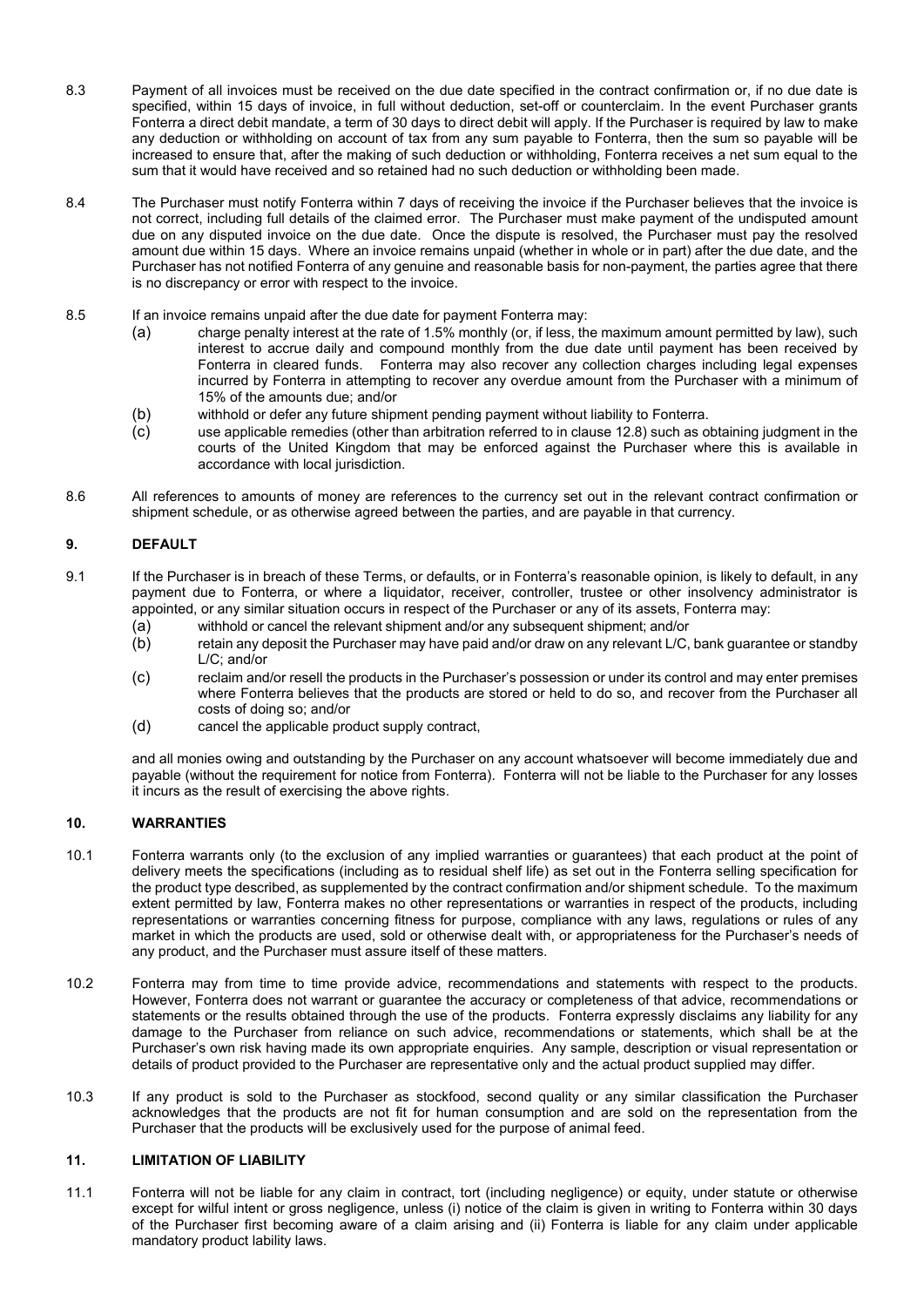- 11.2 Notwithstanding any other provision of these Terms, Fonterra will not be liable for any loss and/or damage to person or property, any loss of revenue, profits, goodwill, business or anticipated business, anticipated savings, any business interruption, loss of data, or product recall costs, or for any indirect or consequential loss or damage, regardless of whether or not that loss or damage was, or ought to have been contemplated by Fonterra. Fonterra will not be liable for any loss and/or damage alleged to arise from the supply of goods for any special or particular purpose, and the parties by signing these Terms agree that no such purpose has been communicated to Fonterra and is expressly disclaimed.
- 11.3 If the products are delayed in being shipped to the Purchaser due to circumstances within Fonterra's reasonable control, Fonterra's maximum aggregate liability for any direct costs incurred by the Purchaser as a direct result of such delay is limited to five percent (5%) of the invoice value of the shipment the subject of the delay. This is the Purchaser's sole remedy in the event of delay.
- 11.4 If the products do not (i) comply with the agreed specifications or (ii) there is a total failure by Fonterra to supply the products (in each case for reasons which Fonterra is responsible), Fonterra may, following discussion with the Purchaser, refund all or part of the price of the products (to the extent payment has been made), or replace or rework all (or the unrefunded) portion of the products. In addition to the this refund and/or replacement remedy (and subject at all times to clauses 11.1 and 11.2), where the Purchaser has incurred any direct costs or direct damages resulting from either (i) or (ii) above (in each case for reasons which, and to the extent, Fonterra is responsible), Fonterra's maximum aggregate liability is (to the maximum extent permitted by law) limited to twenty percent (20%) of the relevant invoice value of the non-conforming products or the products failed to be delivered.

<span id="page-3-0"></span>In respect of any other claim by the Purchaser against Fonterra, whether made in contract, tort (including negligence) or equity, under statute or otherwise, that directly or indirectly arises out of or in connection with any product supply governed by these Terms (in each case for reasons which, and to the extent, Fonterra is responsible, and subject at all times to clauses 11.1 and 11.2), where the Purchaser has incurred any direct costs or direct damages Fonterra's maximum aggregate liability is (to the maximum extent permitted by law) limited to twenty percent (20%) of the relevant invoice value of the products the subject of the claim.

- 11.5 Any reworking of the products under clause [11.4](#page-3-0) shall be effected at such place as Fonterra may specify and Fonterra may require the Purchaser, at Fonterra's costs to arrange for the transport (including any necessary administration and associated costs) of any such products to be reworked or made good.
- 11.6 Where the Purchaser contends that costs or damages arising from any third-party claim are Fonterra's liability (and as a precondition to Fonterra accepting any such liability), the Purchaser irrevocably grants Fonterra the sole control of the defence and all related settlement negotiations and other proceedings, and the Purchaser shall assist and cooperate with Fonterra as reasonably requested regarding any third-party claim in relation to the products.
- 11.7 The Purchaser shall indemnify Fonterra for any liability, costs, damages or claims suffered by Fonterra and caused directly or indirectly by the Purchaser's handling, storage, use or sale of the products, or by any negligent act or omission or breach of any law applicable to the handling, storage, use or sale of the products (including as incorporated into another good or service) by the Purchaser.

# **12. GENERAL**

- 12.1 All notices under these Terms must be in writing and delivered by one party to the other at the address that the other specifies from time to time. Where any notice is required to be given by the Purchaser to Fonterra under these Terms in respect of any damage, defect or shortfall in the contracted volume of products, the Purchaser shall do so within the time period stated in these Terms or Fonterra shall not be liable in respect of any claim or potential claim. The Purchaser shall provide full details of the alleged problem with the products, and subsequently any other information reasonably requested by Fonterra.
- 12.2 The Purchaser agrees that any packaging accompanying the products which identifies the product as being manufactured or supplied by Fonterra must be disposed of in a manner that prevents its re-use or, if it is to be re-used, must be modified in appearance so that no reference or connection to Fonterra can be made. Unless expressly otherwise agreed in writing, the Purchaser acknowledges and warrants that any products purchased under these Terms are purchased solely for its own use and that the Purchaser will not on-sell the products in any market.
- 12.3 Any confidential information or intellectual property provided by Fonterra in connection with the products, including any price list, the contract confirmation and shipment schedule, remains at all times Fonterra's confidential and proprietary information and may be used by the Purchaser solely to complete the relevant shipment and for no other purpose and must otherwise be kept in strict confidence by the Purchaser. The Purchaser agrees that damages are not an adequate remedy for any breach of this clause and that Fonterra may seek an injunction or other interim relief to protect its rights. Fonterra will hold in confidence any information which the Purchaser identifies in writing to Fonterra as being confidential.
- 12.4 All intellectual property which is owned by, or is proprietary to, or which is created as a result of or in connection with the provision of the products, shall remain owned exclusively by Fonterra. The Purchaser has no right or interest in or licence to use any of Fonterra's intellectual property (including trade marks) without Fonterra's prior written consent.
- 12.5 The Purchaser shall not give or make any undertaking, assertion or representation in relation to the Products without Fonterra's prior approval in writing.